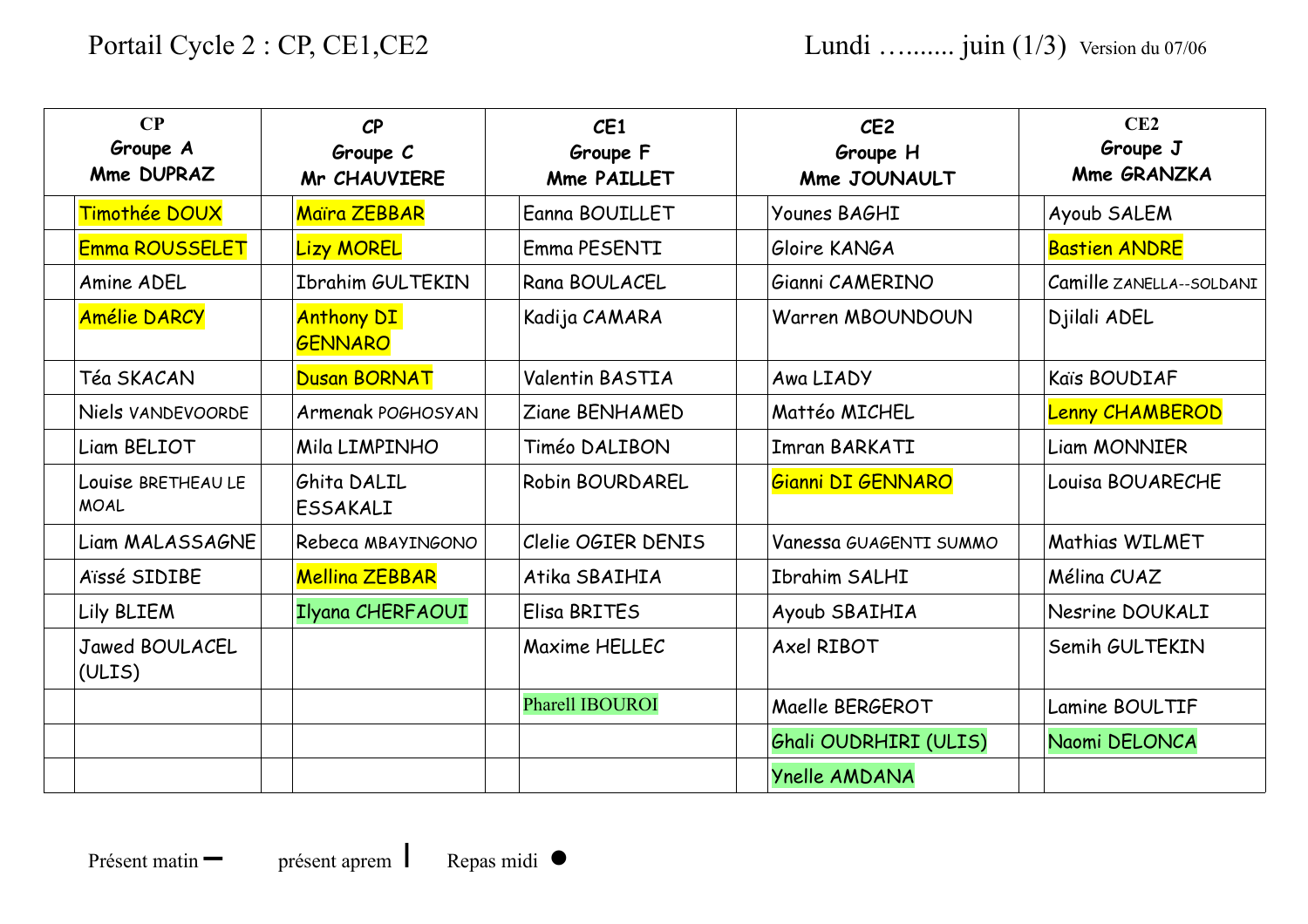Portail Cycle 3: CM1, CM2 Lundi ….... juin (2/3) Version du 07/06

| CM2<br><b>GROUPE D</b><br>MME SAIDI | CM2<br><b>GROUPE E</b><br><b>MR MARTIN</b> |
|-------------------------------------|--------------------------------------------|
| Enki BELIOT                         | Elyes BEN REDJEB                           |
| Diana VASILESCU                     | Louna CHAMBEROD                            |
| Rumeysa SIVRIKAYA                   | Nathael MARTI                              |
| Léa DAIN                            | Gladys DJETAR                              |
| Lorenzo DI GENNARO                  | Léolia MOREL                               |
| Léana MICALEFF                      | Samy BENKADDOUR                            |
| Selma TEKFA                         | Assig MARIR                                |
| Tessa VEYRAT                        | Mathis PEREIRA                             |
| Sandro LABBE-GISONDA                | Laina GORINE-BELAIR                        |
| Lucas NGUYEN                        | Anabela SKACAN                             |
| LOUCA MOLIN-DELAURENTI              | Alessio JANARD--PIRAUD                     |
| Mélina MEZIOUD                      | Dorian LIMA--DAUTREY                       |
| Luka BOROGOVAC                      |                                            |
|                                     |                                            |

Présent matin **–** présent aprem I Repas midi ●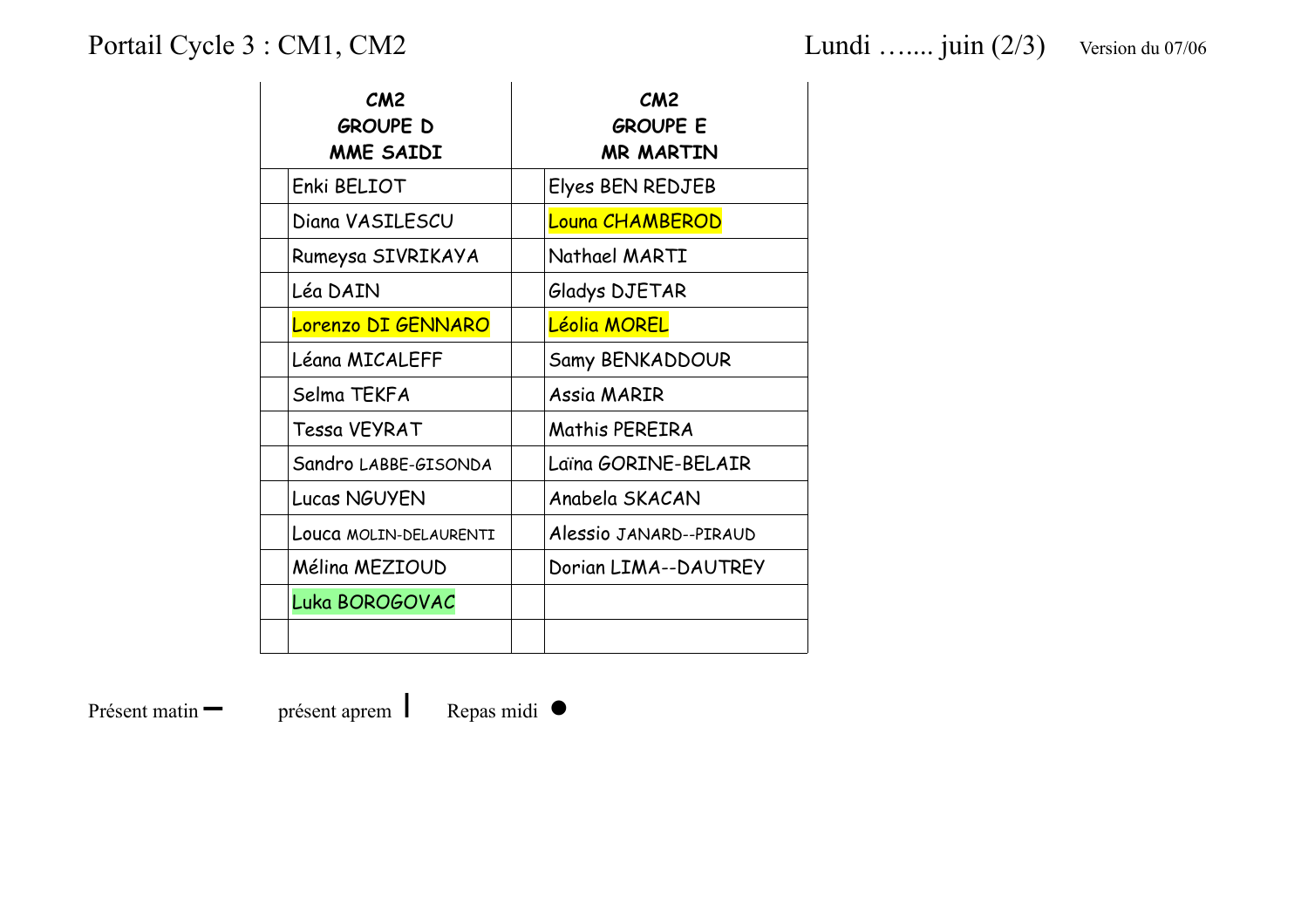| <b>PRIO</b><br><b>MME MOLLARD</b> | <b>ULIS</b><br>MME HALLOSSERIE |
|-----------------------------------|--------------------------------|
| Cherine CHIEB                     | Anas ABBAOUI                   |
| Liam PICARETTA                    | Abdelhamid ABBAOUI             |
| Calvyn BLASCO                     | Melike TUNC                    |
| Mélissa DEVIS                     | Médina RAKIPOVSKA              |
| Romain FRANCOU                    | Néhil BEN REJEB                |
| Mathéo RIVOIRE                    | Rayan AZATI                    |
| Lisa DOUX                         | Rita ARIF                      |
| Alyssa AZZI                       | Gobri FEKETE                   |
| Sandrine MARTEL                   |                                |
| Nolan FIEVET - HERNANDEZ          |                                |
| Jovana BORNAT                     |                                |
|                                   |                                |
|                                   |                                |
|                                   |                                |

présent aprem

Repas midi $\bullet$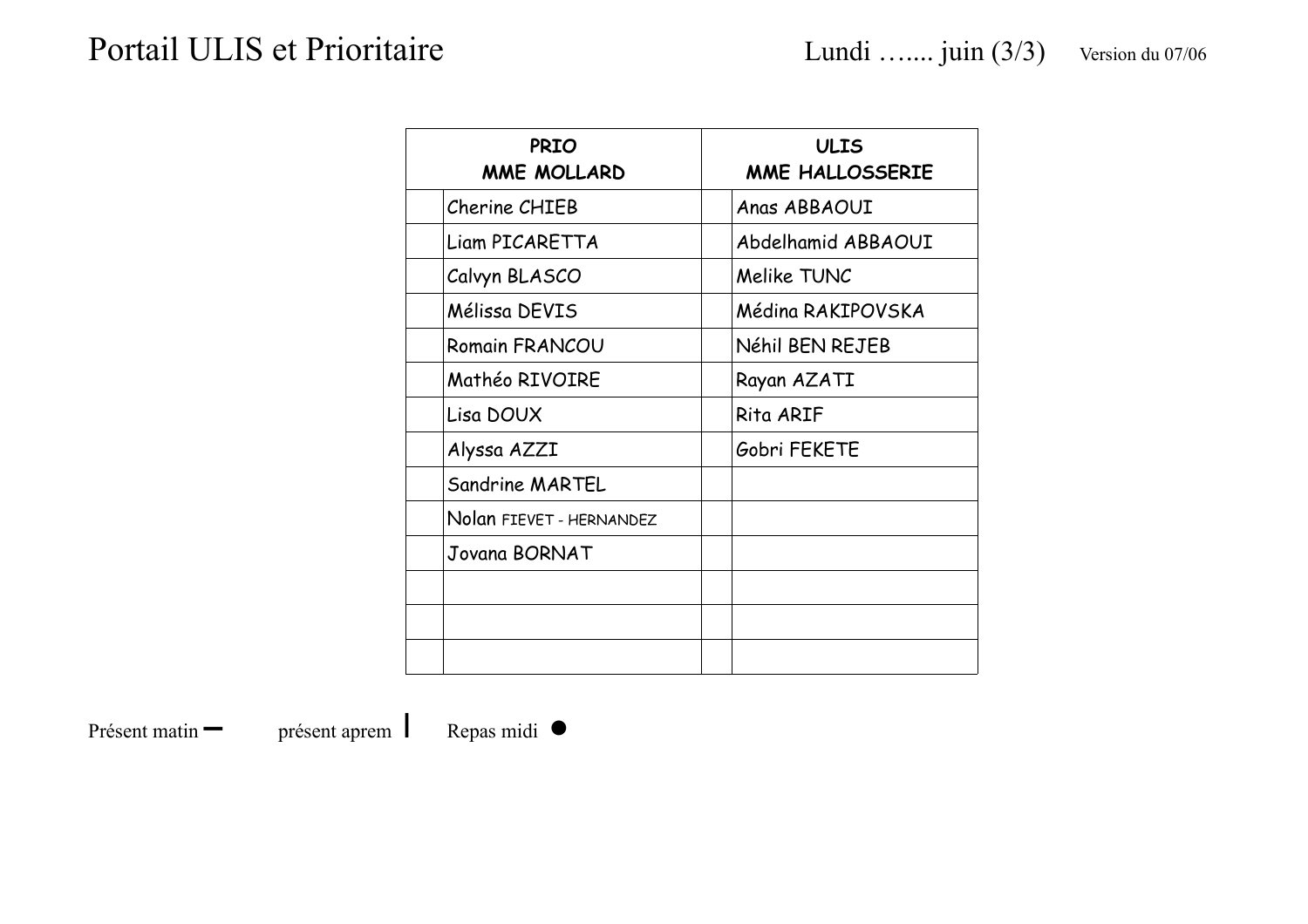| CP<br>Groupe B<br>Mme DUPRAZ | $\mathcal{C}P$<br>Groupe I<br>Mme GRANZKA | CE1<br>Groupe G<br>Mme DIDIER |
|------------------------------|-------------------------------------------|-------------------------------|
| Aliyah TOURE                 | Wilfried PAYET                            | Adem AYOUCHA                  |
| Liad KARKI                   | Camil REFAS                               | Alexis OPPLIGER               |
| Paul CASALI                  | Eloïse CARRIER BOURDON                    | <b>Calvyn BLASCO</b>          |
| Tasnime DOUKALI              | Kamil TEKDOGAN                            | Idrissa PETICAMARA            |
| Elise MEYNIAL                | Léane VETTIER                             | <b>Liam PICARETTA</b>         |
| Louis STAZIO                 | Léo CHIEPPA                               | Lisa DARNAUT                  |
| Lou ROBIN                    | Nolan DUFRENE                             | Mayane HERRERA                |
| Maxime CLET                  | Sarah BENALI                              | Mina ROUGIER                  |
| Auxile AUBIN-GUICHARD        | <b>Tasnim MAHNANE</b>                     | Nathalie VANYAN               |
| Annie PISCH                  | Tom VONARX                                | Samuel DI SCALA               |
| Antoine HASIZUME             | Milan COMBETTO                            | <b>Chérine CHIEB</b>          |
|                              |                                           | Abdel Ghani BEHIRI            |
|                              |                                           | Aaliyah ABOUNA                |

présent aprem Repas midi  $\bullet$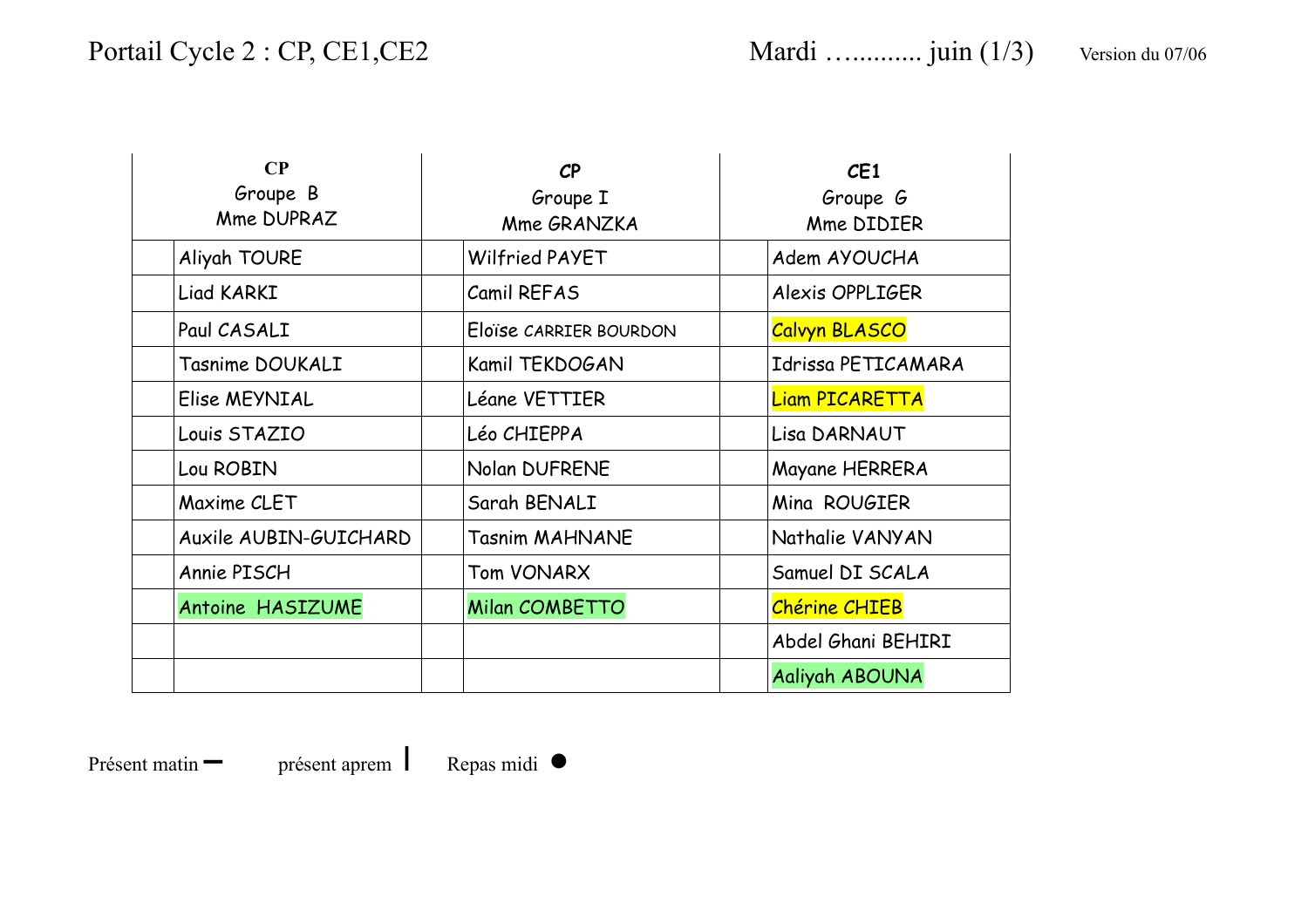Portail Cycle 3 : CM1, CM2

Mardi ............... juin (2/3) Version du 07/06

| CM1<br>Groupe K<br><b>MR CHAUVIERE</b> | CM1<br>Groupe N<br><b>MR MARTIN</b> | CM1<br>Groupe L<br>MME CICLET | CM1/CM2<br>Groupe P<br>Mme PAILLET | CM2<br><b>GROUPE M</b><br>MME SAIDI |
|----------------------------------------|-------------------------------------|-------------------------------|------------------------------------|-------------------------------------|
| Aaron DOZISSARD                        | Alyssa Méline AZZI                  | Nyna DRECQ                    | Jade DRAI                          | <b>Aaron PATRUNO</b>                |
| Axel VITTOZ                            | Keira GBEDESSY-WINI                 | Sarah ROBIN                   | <b>Iyed DIB</b>                    | <b>Imad SALEM</b>                   |
| Chaima BENALI                          | <b>Kamil OMIR</b>                   | Nolan FIEVET HERNANDEZ        | <b>Manal JBOUB</b>                 | Iyed DJELLAB                        |
| Dalil ESSAKALI<br><b>MOHAMED</b>       | Rayyan MAANNI                       | Kyann BEAUVOIR                | Gianni COMBETTO                    | Kaan ALTUN                          |
| Haron MEDINI                           | Matéo BUISSON                       | Samuel CARRIERBOURDON         | Hasmik SHAHINYAN                   | Léa TAYOU                           |
| Lorline MATHAIS                        | Alizé SITTARAME                     | <b>Axel VONARX</b>            | Maxime DAVID                       | Léana DOMINGUES                     |
| Mathéo AUDIGE<br><b>RIVOIRE</b>        | Mathis BASTIAT                      | Tessa CANNILLO                | Cassandra PROVOST                  | Lisa ROSA                           |
| Mélissa DEVIS                          | <b>Jovana BORNAT</b>                | Luca HELLEC                   | Maïno BOUDIAF                      | Léane ZGUR                          |
| <b>Romain FRANCOU</b>                  | Enza LOCATELLI                      | Mathis BAROSO                 |                                    | Matysse THOMAS                      |
| <b>Sandrine MARTEL</b>                 | Lisa DOUX                           | Erduvana RAKIPOVSKI           |                                    | Thais SCALA                         |
| Théo LHOSTE CERUTTI                    | Léna TAFERE                         | Yliès FARES                   |                                    | Théo CHALVIN                        |
| Tiago MAGALHAES                        | Hasmik SHAHINYAN                    | Romane CASALI                 |                                    | <b>Yemen FARES</b>                  |
| Zineb BAGHI                            |                                     |                               |                                    |                                     |
|                                        |                                     |                               |                                    |                                     |
|                                        |                                     |                               |                                    |                                     |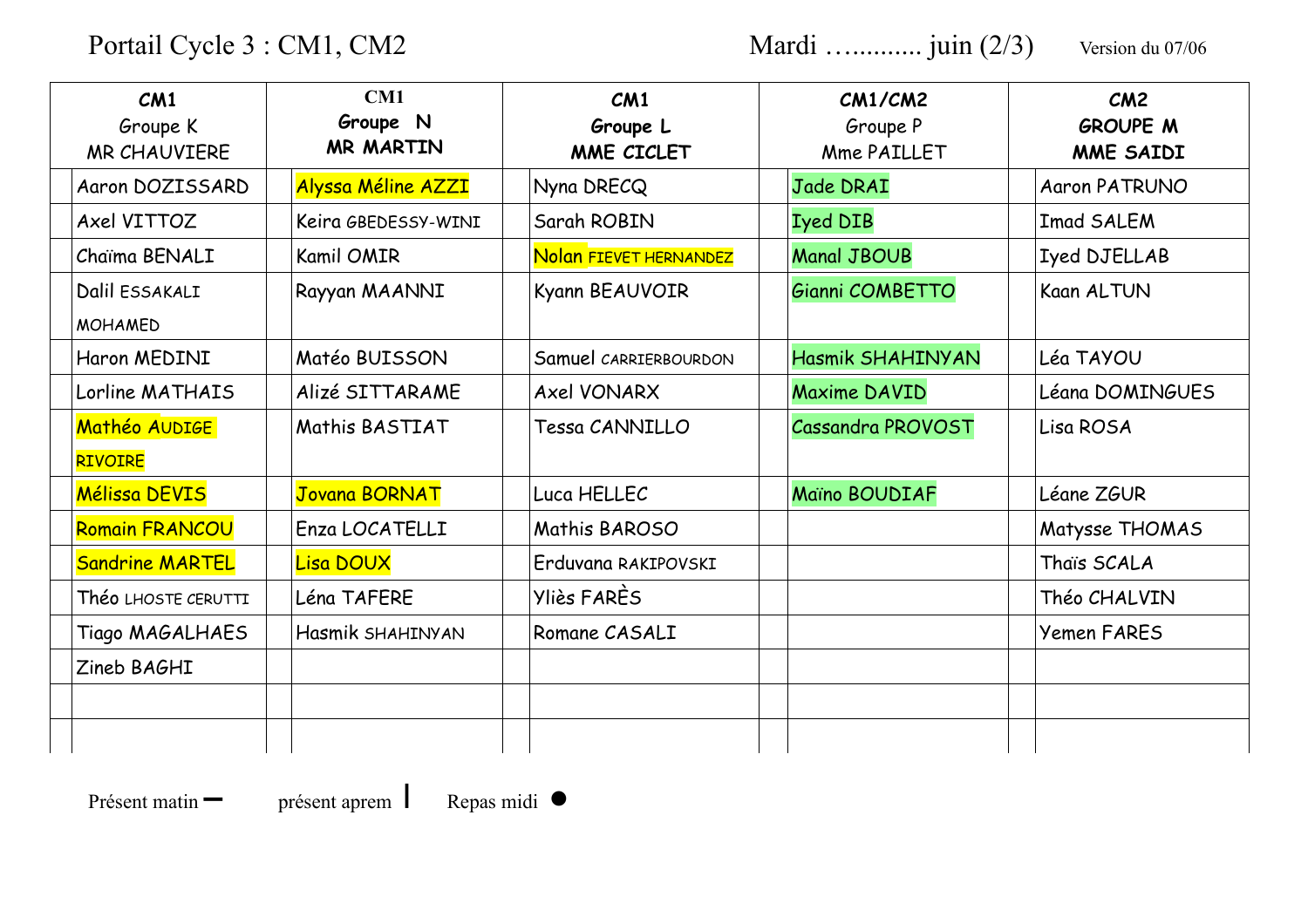| <b>PRIO</b><br>Mme MOLLARD | <b>ULIS</b><br>MME HALLOSSERIE |
|----------------------------|--------------------------------|
| Gianni DI GENNARO          | Anas ABBAOUI                   |
| <b>Bastien ANDRE</b>       | Abdelhamid ABBAOUI             |
| Lenny CHAMBEROD            | Melike TUNC                    |
| Louna CHAMBEROD            | Médina RAKIPOVSKA              |
| Leolia MOREL               | Néhil BEN REJEB                |
| Timothé DOUX               | Rayan AZATI                    |
| <b>Lizzy MOREL</b>         | Rita ARIF                      |
| Maira ZEBBAR               | Gobri FEKETE                   |
| Melling ZEBBAR             |                                |
| Amélie DARCY               |                                |
| Anthony DI GENNARO         |                                |
| Lorenzo DI GENNARO         |                                |
| Emma ROUSSELET             |                                |
| Dusan BORNAT               |                                |
| Naomi DELONCA              |                                |

présent aprem Repas midi  $\bullet$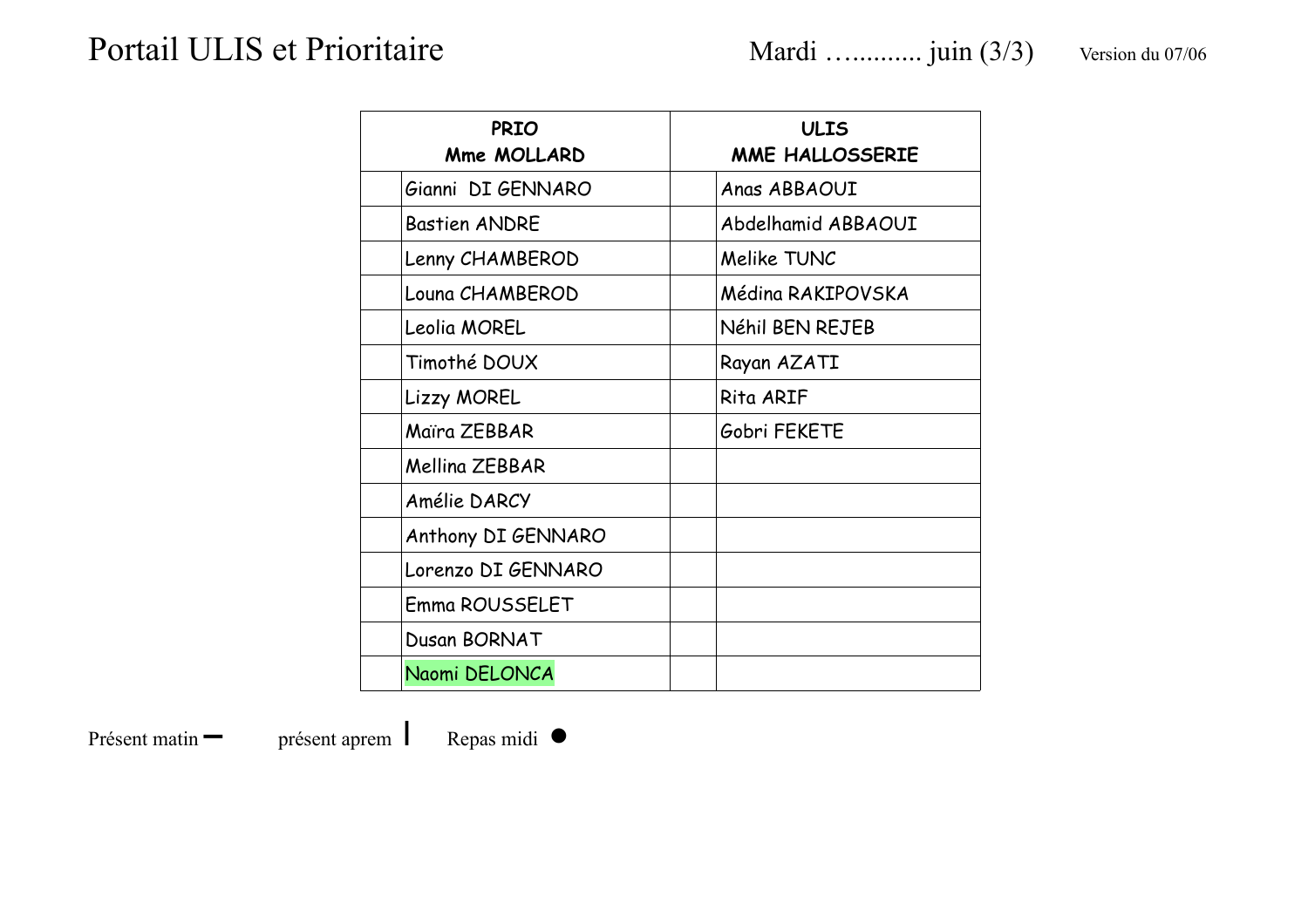Portail Cycle 2 : CP, CE1, CE2

Jeudi ......... juin (1/3) Version du 07/06

| CP<br>Groupe A<br>Mme DUPRAZ      | CP<br>Groupe C<br><b>Mr CHAUVIERE</b> | CE1<br>Groupe F<br><b>Mme PAILLET</b> | CE <sub>2</sub><br>Groupe H<br>Mme JOUNAULT | CE2<br>Groupe J<br>Mme GRANZKA |
|-----------------------------------|---------------------------------------|---------------------------------------|---------------------------------------------|--------------------------------|
| Timothée DOUX                     | Maira ZEBBAR                          | Eanna BOUILLET                        | Younes BAGHI                                | Ayoub SALEM                    |
| Emma ROUSSELET                    | <b>Lizy MOREL</b>                     | Emma PESENTI                          | Gloire KANGA                                | <b>Bastien ANDRE</b>           |
| Amine ADEL                        | Ibrahim GULTEKIN                      | Rana BOULACEL                         | Gianni CAMERINO                             | Camille ZANELLA--SOLDANI       |
| <b>Amélie DARCY</b>               | <b>Anthony DI</b><br><b>GENNARO</b>   | Kadija CAMARA                         | Warren MBOUNDOUN                            | Djilali ADEL                   |
| Téa SKACAN                        | Dusan BORNAT                          | Valentin BASTIA                       | Awa LIADY                                   | Kaïs BOUDIAF                   |
| Niels VANDEVOORDE                 | Armenak POGHOSYAN                     | Ziane BENHAMED                        | Mattéo MICHEL                               | <b>Lenny CHAMBEROD</b>         |
| Liam BELIOT                       | Mila LIMPINHO                         | Timéo DALIBON                         | Imran BARKATI                               | <b>Liam MONNIER</b>            |
| Louise BRETHEAU LE<br><b>MOAL</b> | Ghita DALIL<br><b>ESSAKALI</b>        | <b>Robin BOURDAREL</b>                | Gianni DI GENNARO                           | Louisa BOUARECHE               |
| Liam MALASSAGNE                   | Rebeca MBAYINGONO                     | Clelie OGIER DENIS                    | Vanessa GUAGENTI SUMMO                      | Mathias WILMET                 |
| Aïssé SIDIBE                      | <b>Mellina ZEBBAR</b>                 | Atika SBAIHIA                         | Ibrahim SALHI                               | Mélina CUAZ                    |
| Lily BLIEM                        | Ilyana CHERFAOUI                      | Elisa BRITES                          | Ayoub SBAIHIA                               | Nesrine DOUKALI                |
| Jawed BOULACEL<br>(ULIS)          |                                       | Maxime HELLEC                         | Axel RIBOT                                  | Semih GULTEKIN                 |
|                                   |                                       | Pharell IBOUROI                       | Maelle BERGEROT                             | Lamine BOULTIF                 |
|                                   |                                       |                                       | Ghali OUDRHIRI (ULIS)                       | Naomi DELONCA                  |
|                                   |                                       |                                       | Ynelle AMDANA                               |                                |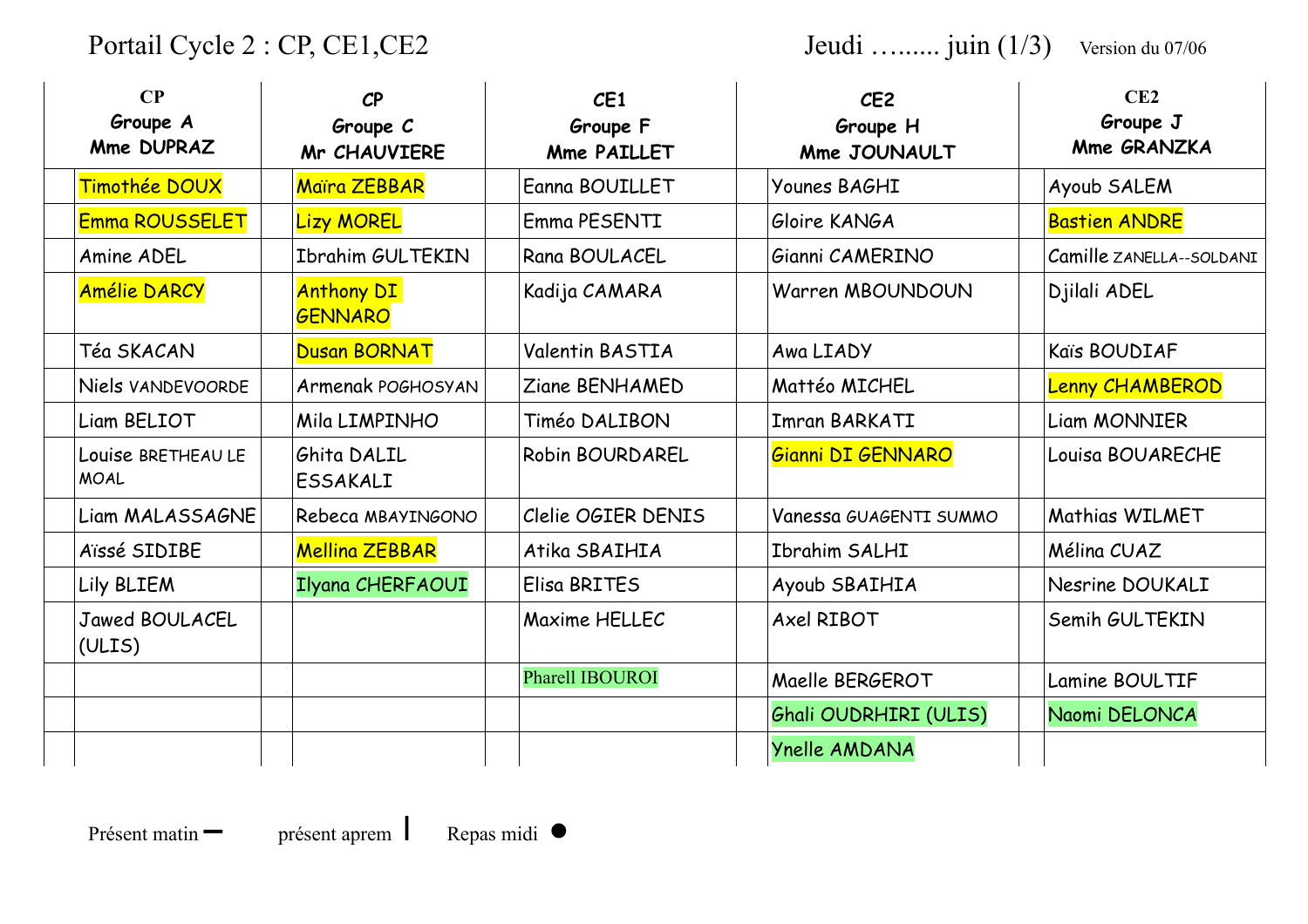| CM2<br><b>GROUPE D</b><br>MME SAIDI | CM2<br><b>GROUPE E</b><br><b>MR MARTIN</b> |
|-------------------------------------|--------------------------------------------|
| Enki BELIOT                         | Elyes BEN REDJEB                           |
| Diana VASILESCU                     | Louna CHAMBEROD                            |
| Rumeysa SIVRIKAYA                   | Nathael MARTI                              |
| Léa DAIN                            | Gladys DJETAR                              |
| Lorenzo DI GENNARO                  | Léolia MOREL                               |
| Léana MICALEFF                      | Samy BENKADDOUR                            |
| Selma TEKFA                         | Assia MARIR                                |
| Tessa VEYRAT                        | Mathis PEREIRA                             |
| Sandro LABBE-GISONDA                | Laina GORINE-BELAIR                        |
| Lucas NGUYEN                        | Anabela SKACAN                             |
| Louca MOLIN-DELAURENTI              | Alessio JANARD--PIRAUD                     |
| Mélina MEZIOUD                      | Dorian LIMA--DAUTREY                       |
| Luka BOROGOVAC                      |                                            |
|                                     |                                            |

Présent matin **–** présent aprem I Repas midi ●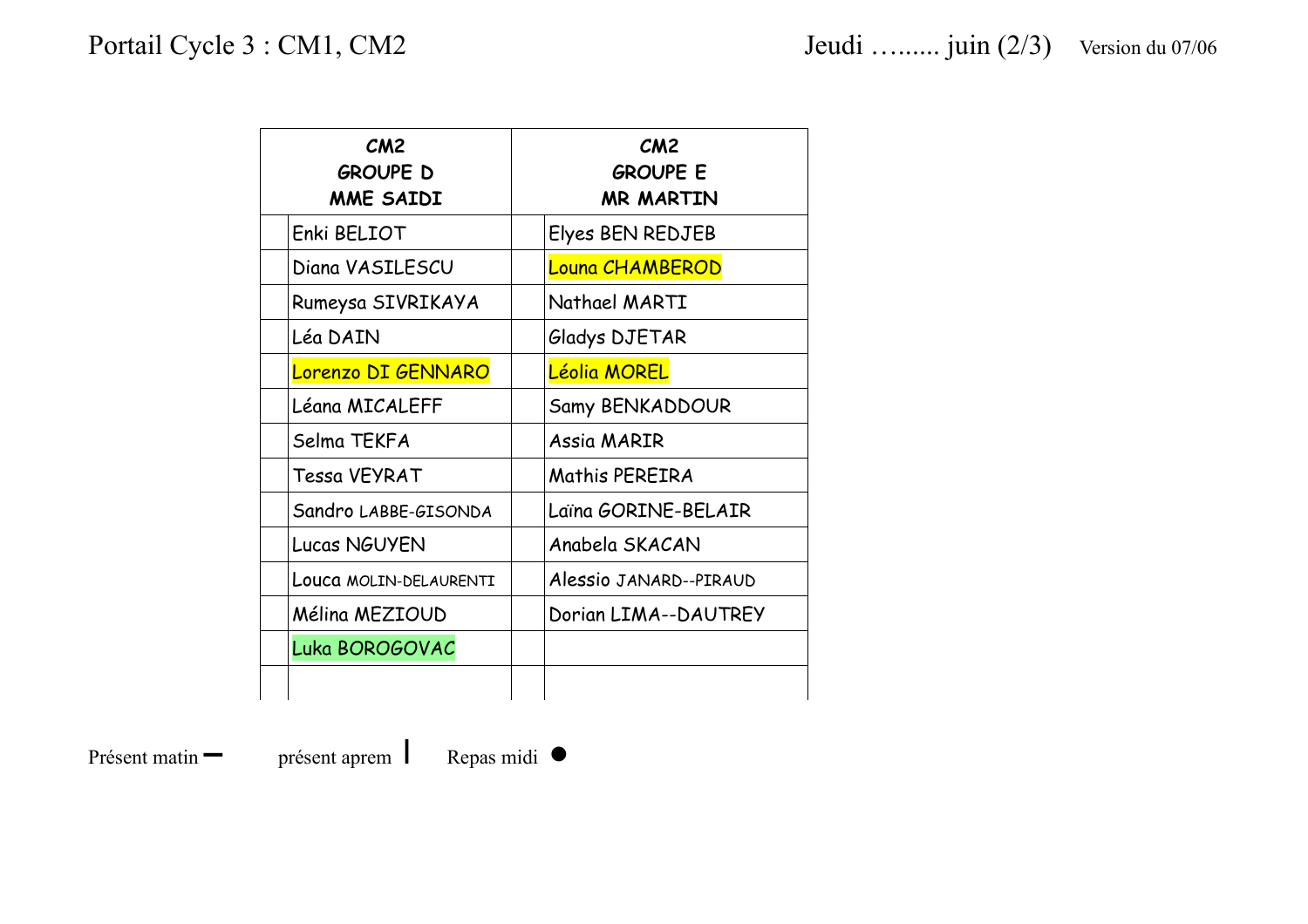| <b>PRIO</b><br>MME MOLLARD | <b>ULIS</b><br>MME HALLOSSERIE |
|----------------------------|--------------------------------|
| Cherine CHIEB              | Anas ABBAOUI                   |
| Liam PICARETTA             | Abdelhamid ABBAOUI             |
| Calvyn BLASCO              | Melike TUNC                    |
| Mélissa DEVIS              | Médina RAKIPOVSKA              |
| Romain FRANCOU             | Néhil BEN REJEB                |
| Mathéo RIVOIRE             | Rayan AZATI                    |
| Lisa DOUX                  | Rita ARIF                      |
| Alyssa AZZI                | Gobri FEKETE                   |
| Sandrine MARTEL            |                                |
| Nolan FIEVET - HERNANDEZ   |                                |
| Jovana BORNAT              |                                |
|                            |                                |
|                            |                                |
|                            |                                |

présent aprem Repas midi •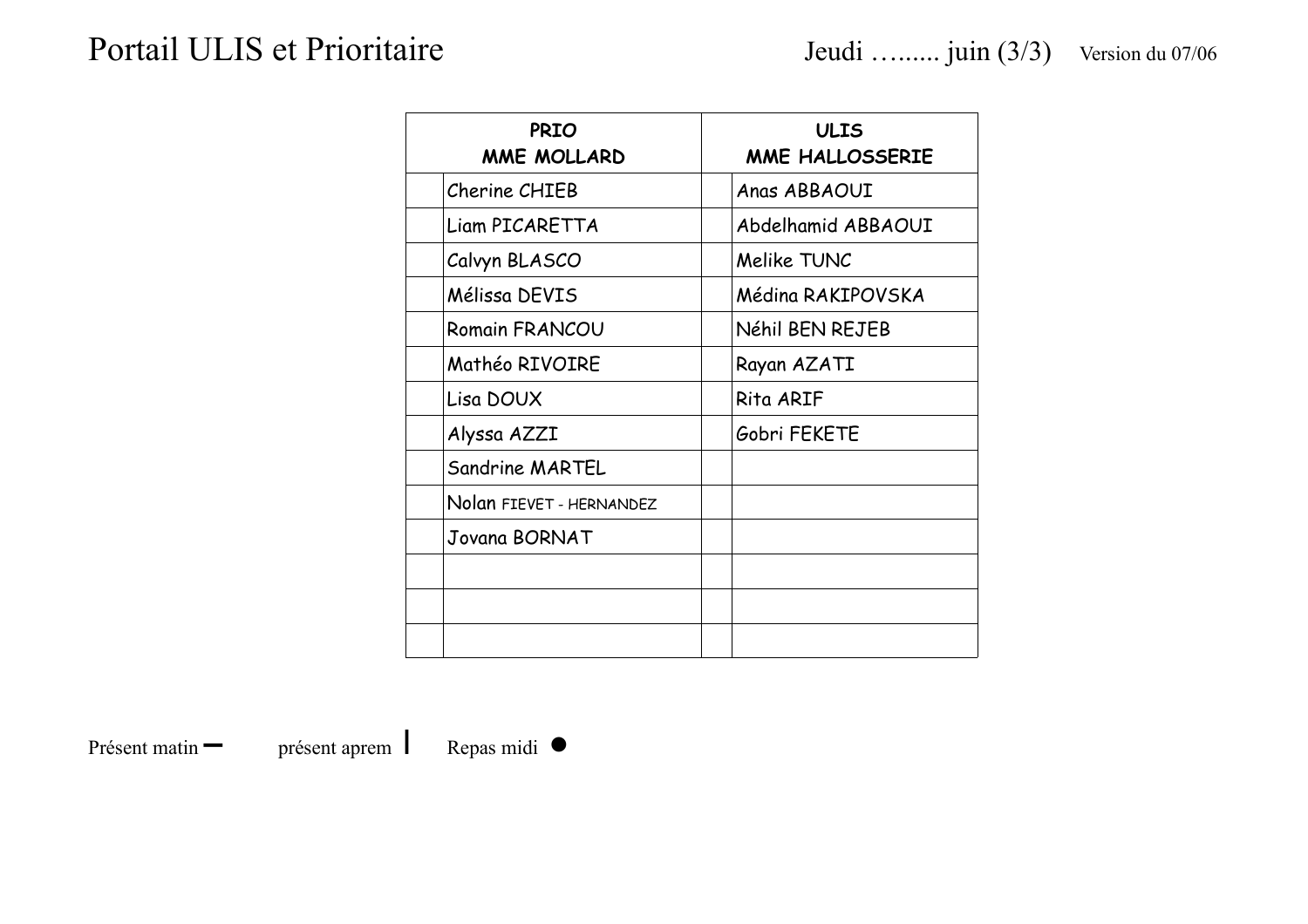| $\bf CP$<br>Groupe B<br>Mme DUPRAZ | $\mathcal{C}$ P<br>Groupe I<br>Mme GRANZKA | CE1<br>Groupe G<br>Mme DIDIER |  |
|------------------------------------|--------------------------------------------|-------------------------------|--|
| Aliyah TOURE                       | Wilfried PAYET                             | Adem AYOUCHA                  |  |
| Liad KARKI                         | Camil REFAS                                | Alexis OPPLIGER               |  |
| Paul CASALI                        | Eloïse CARRIER BOURDON                     | Calvyn BLASCO                 |  |
| Tasnime DOUKALI                    | Kamil TEKDOGAN                             | Idrissa PETICAMARA            |  |
| Elise MEYNIAL                      | Léane VETTIER                              | <b>Liam PICARETTA</b>         |  |
| Louis STAZIO                       | Léo CHIEPPA                                | Lisa DARNAUT                  |  |
| Lou ROBIN                          | <b>Nolan DUFRENE</b>                       | Mayane HERRERA                |  |
| Maxime CLET                        | Sarah BENALI                               | Mina ROUGIER                  |  |
| Auxile AUBIN-GUICHARD              | <b>Tasnim MAHNANE</b>                      | Nathalie VANYAN               |  |
| Annie PISCH                        | Tom VONARX                                 | Samuel DI SCALA               |  |
| Antoine HASIZUME                   | <b>Milan COMBETTO</b>                      | <b>Chérine CHIEB</b>          |  |
|                                    |                                            | Abdel Ghani BEHIRI            |  |
|                                    |                                            | Aaliyah ABOUNA                |  |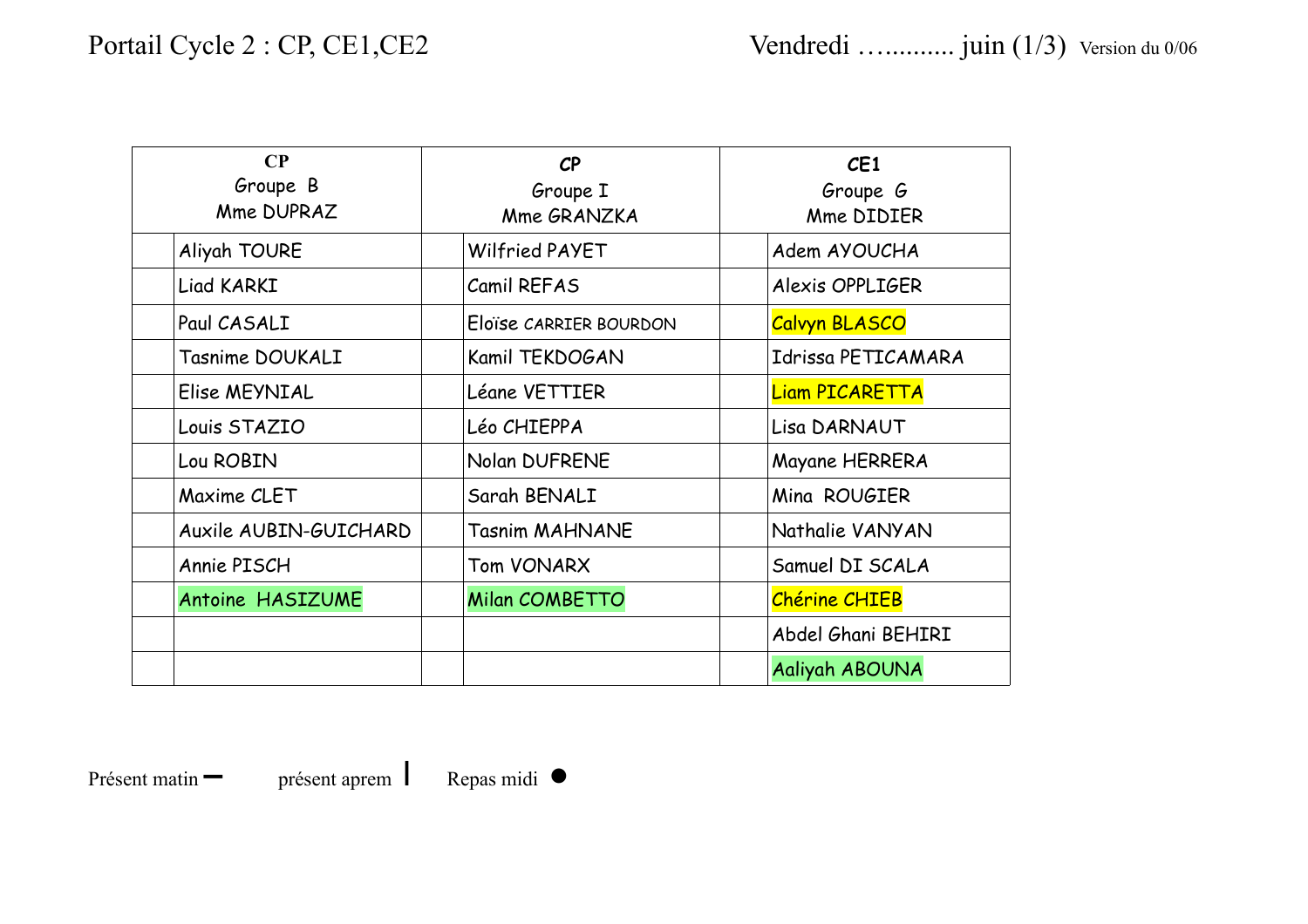| CM1<br>Groupe K<br><b>MR CHAUVIERE</b> | CM1<br>Groupe N<br><b>MR MARTIN</b> | CM1<br>Groupe L<br>MME CICLET | CM1/CM2<br>Groupe P<br>Mme PAILLET | CM2<br><b>GROUPE M</b><br>MME SAIDI |
|----------------------------------------|-------------------------------------|-------------------------------|------------------------------------|-------------------------------------|
| Aaron DOZISSARD                        | Alyssa Méline AZZI                  | Nyna DRECQ                    | Jade DRAI                          | <b>Aaron PATRUNO</b>                |
| Axel VITTOZ                            | Keira GBEDESSY-WINI                 | Sarah ROBIN                   | <b>Iyed DIB</b>                    | Imad SALEM                          |
| Chaima BENALI                          | <b>Kamil OMIR</b>                   | Nolan FIEVET HERNANDEZ        | <b>Manal JBOUB</b>                 | Iyed DJELLAB                        |
| Dalil ESSAKALI<br><b>MOHAMED</b>       | Rayyan MAANNI                       | Kyann BEAUVOIR                | Gianni COMBETTO                    | Kaan ALTUN                          |
| Haron MEDINI                           | Matéo BUISSON                       | Samuel CARRIERBOURDON         | Hasmik SHAHINYAN                   | Léa TAYOU                           |
| Lorline MATHAIS                        | Alizé SITTARAME                     | <b>Axel VONARX</b>            | <b>Maxime DAVID</b>                | Léana DOMINGUES                     |
| Mathéo AUDIGE                          | Mathis BASTIAT                      | Tessa CANNILLO                | Cassandra PROVOST                  | Lisa ROSA                           |
| <b>RIVOIRE</b>                         |                                     |                               |                                    |                                     |
| Mélissa DEVIS                          | <b>Jovana BORNAT</b>                | Luca HELLEC                   | Maïno BOUDIAF                      | Léane ZGUR                          |
| <b>Romain FRANCOU</b>                  | Enza LOCATELLI                      | Mathis BAROSO                 |                                    | Matysse THOMAS                      |
| <b>Sandrine MARTEL</b>                 | Lisa DOUX                           | Erduvana RAKIPOVSKI           |                                    | Thais SCALA                         |
| Théo LHOSTE CERUTTI                    | Léna TAFERE                         | Yliès FARES                   |                                    | Théo CHALVIN                        |
| Tiago MAGALHAES                        | Hasmik SHAHINYAN                    | Romane CASALI                 |                                    | <b>Yemen FARES</b>                  |
| Zineb BAGHI                            |                                     |                               |                                    |                                     |
|                                        |                                     |                               |                                    |                                     |
|                                        |                                     |                               |                                    |                                     |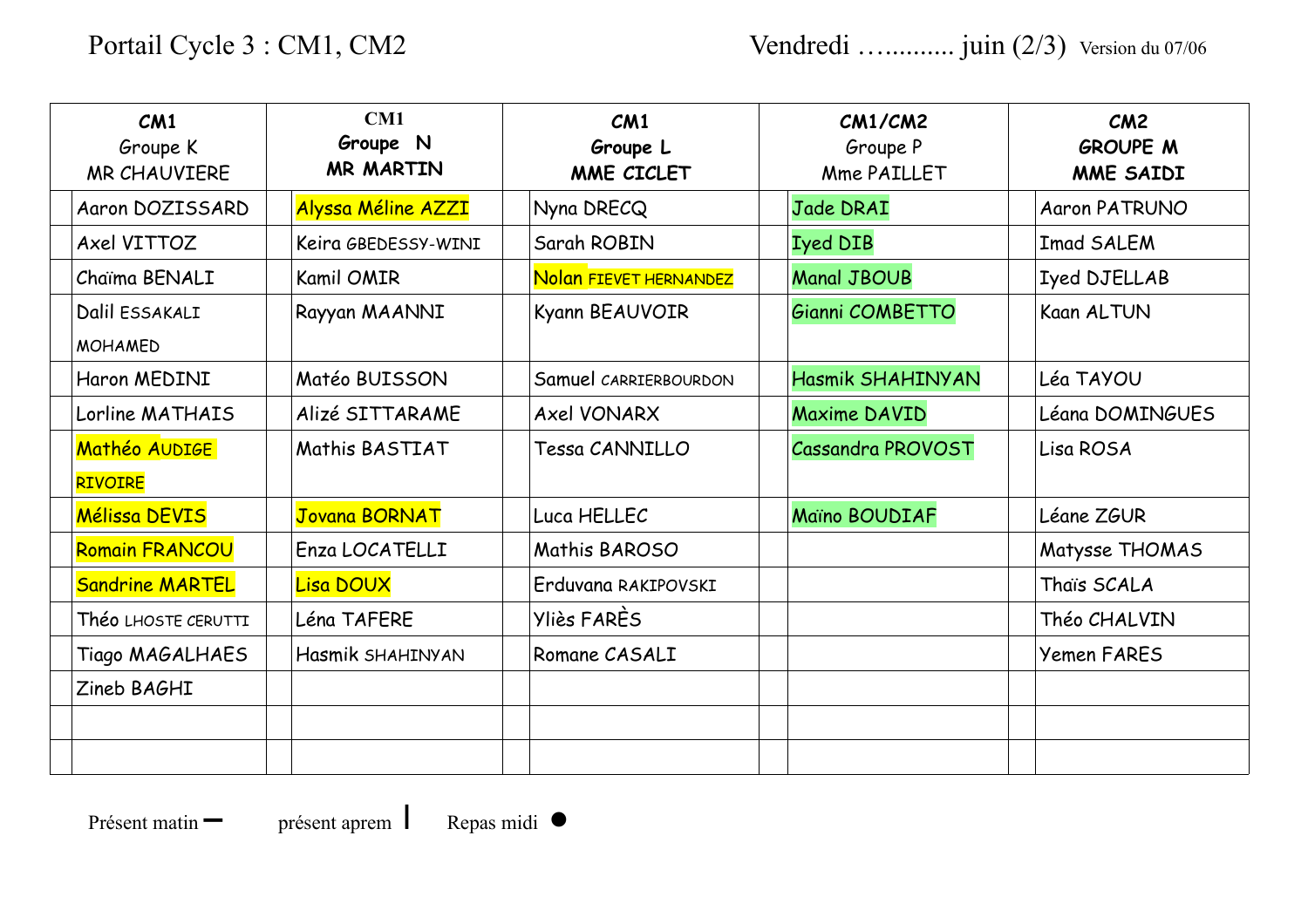| <b>PRIO</b><br><b>Mme MOLLARD</b> | <b>ULIS</b><br>MME HALLOSSERIE |
|-----------------------------------|--------------------------------|
| Gianni DI GENNARO                 | Anas ABBAOUI                   |
| <b>Bastien ANDRE</b>              | Abdelhamid ABBAOUI             |
| Lenny CHAMBEROD                   | Melike TUNC                    |
| Louna CHAMBEROD                   | Médina RAKIPOVSKA              |
| Leolia MOREL                      | Néhil BEN REJEB                |
| Timothé DOUX                      | Rayan AZATI                    |
| Lizzy MOREL                       | Rita ARIF                      |
| Maira ZEBBAR                      | Gobri FEKETE                   |
| Mellina ZEBBAR                    |                                |
| Amélie DARCY                      |                                |
| Anthony DI GENNARO                |                                |
| Lorenzo DI GENNARO                |                                |
| Emma ROUSSELET                    |                                |
| Dusan BORNAT                      |                                |
| Naomi DELONCA                     |                                |

Présent matin **–** présent aprem I Repas midi ●